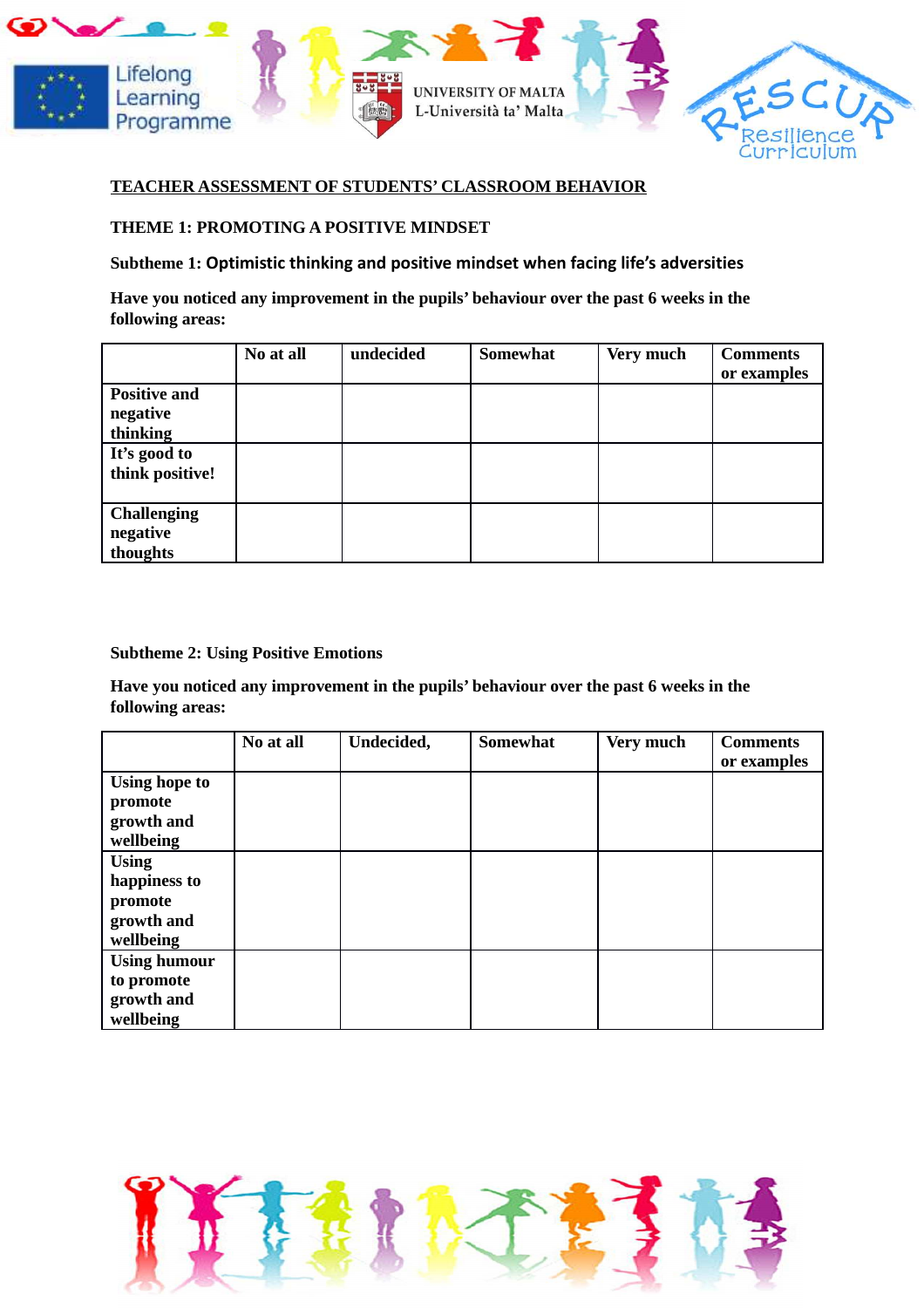



**UNIVERSITY OF MALTA** L-Università ta' Malta



### **Open question for individual interviews with teachers**

**1. How was it to implement the activties?** 

**2. What do you think about the teaching strategies (stories, games, role play) proposed in this theme?**

**3. What do you think about the engagement of the students during the lessons?**

**4. What difficulties did you encounter in implementing the lessons?**

**5. What were the strengths of the theme?**

**6. What were the weaknesses of the theme?**

**7. What do you think about the curriculum being implemented across the full academic year? What barriers and facilitators would there be?**

**8. Do you think other topics could be included in the theme you piloted? If so which?** 

**9. What is your overall impression about your involvement in this project?**

**10. What are your thoughts about your own resilience when teaching students about resilience?** 

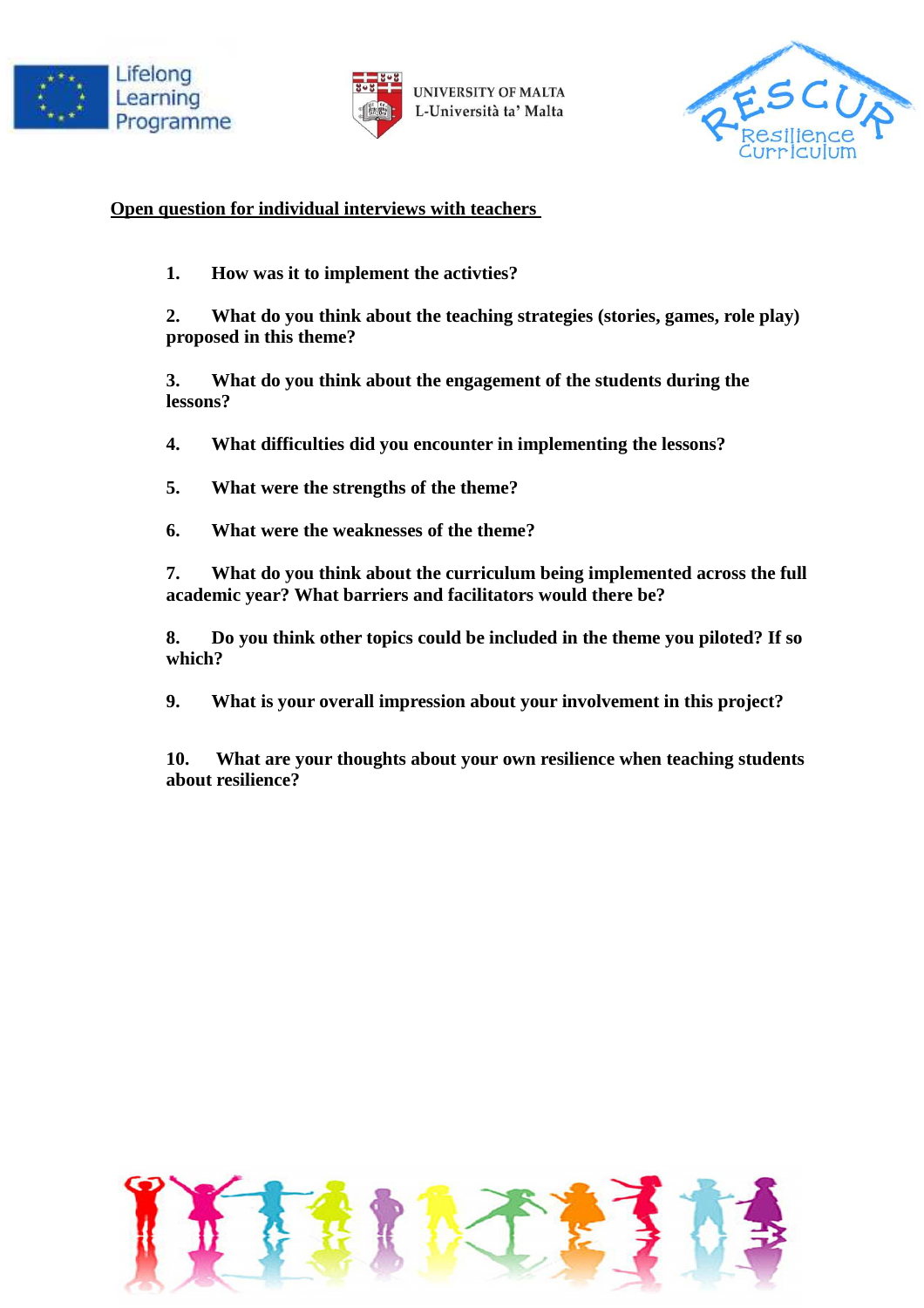





# **PILOT EVALUATION : FOCUS GROUPS WITH CHILDREN**

Three focus groups consisting of 6-8 children taking part in the pilot will be organized for each age group, children may be from different classrooms. Parental consent will be sought according to each country's ethical research guidelines. The session may be tape recorded and transcribed to facilitate the analysis. If it is not recorded an assistant may be taking notes during the sessions. The age and gender of the participants are documented.

### **Focus group 1: early years (4-5 year olds)**

Tell three real situation stories, one at a time, based on the theme covered with that age group during the piloting. After each story ask children to discuss what would they do in that situation

They are also asked to draw the mascots.

Duration of focus group is around 20 minutes.

Data will be analyzed for content in relation to learning outcomes of the activities

### **Focus group 2: early primary years (6-8 years olds)**

Describe key learning outcomes of the theme one at a time and ask:

Let us discuss the activity you did on.....(name of activity and learning outcome):

What did you like most?

What did you learn from this activity?

What may be added next time?

What may be left out next time?

Ask students also to draw the two mascots as they prefer them to be

Duration may be from 30 to 40 minutes. Data will be analyzed for content in relation to learning outcomes of the activities

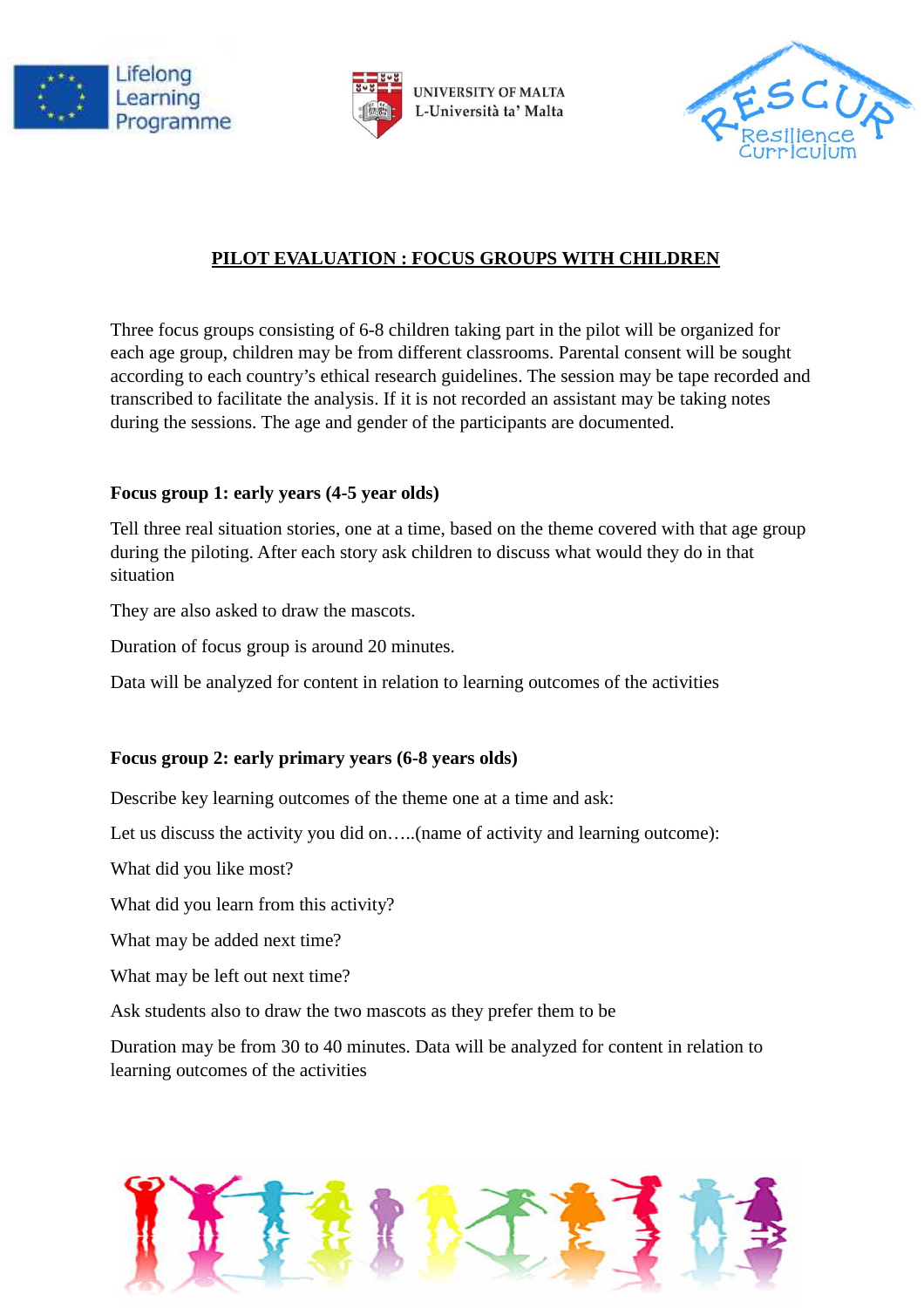



**UNIVERSITY OF MALTA** L-Università ta' Malta



## **Focus group 3: Late Primary Years (9-11 years old)**

Describe key learning outcomes of the theme one at a time and ask:

Let us discuss the activity you did on.....(name of activity and learning outcome):

What did you like most?

What did you learn from this activity?

How can you apply this for yourself?

What may be added next time?

What may be left out next time?

Ask students also to draw the two mascots as they prefer them to be

Duration may be from around 40 minutes. Data will be analyzed for content in relation to learning outcomes of the activities as well as the application of the knowledge and skills to children's daily life